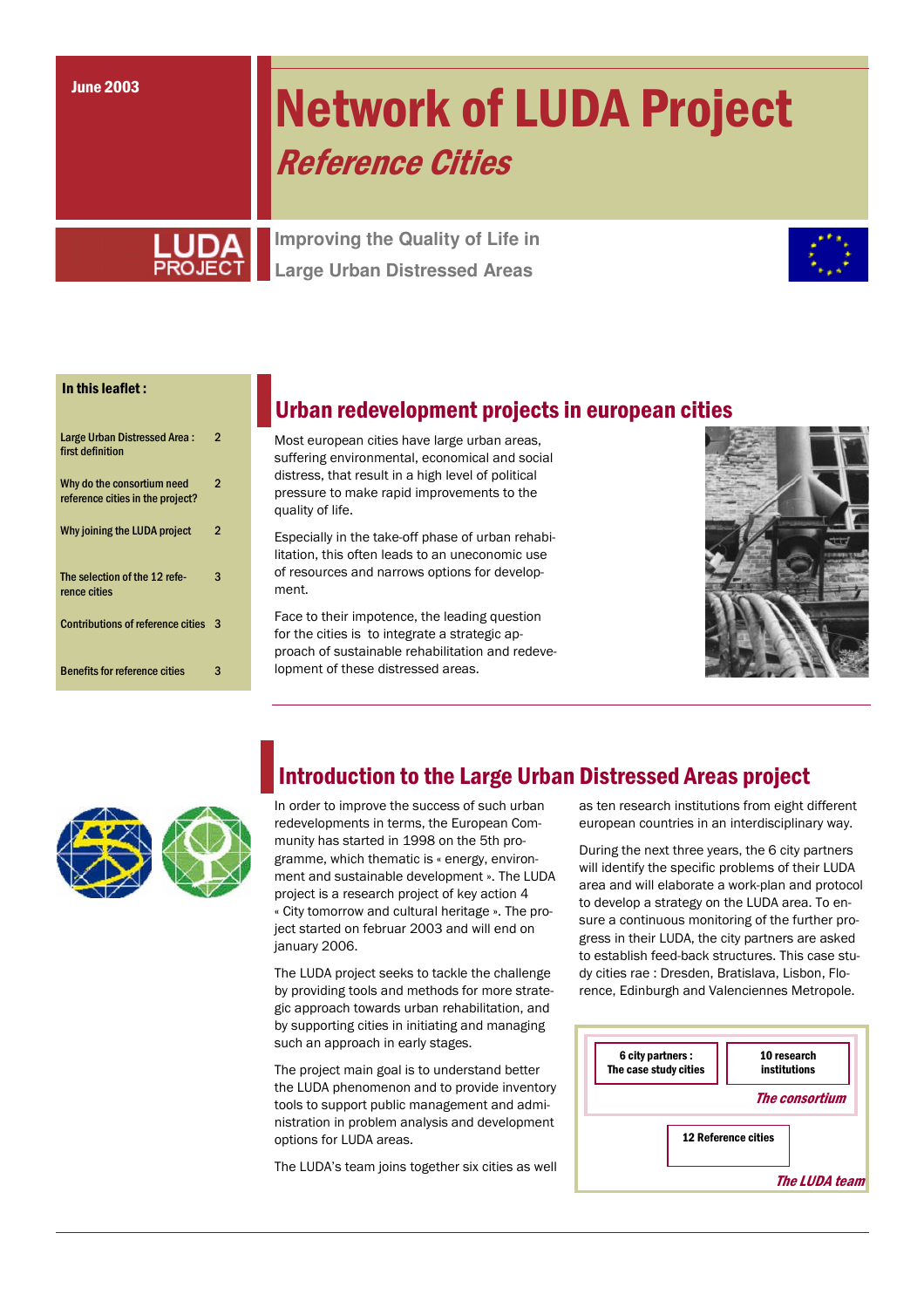



### **Large Urban Distressed Areas: first definition**

Large Urban Distressed Area means a considerable part of a city with mixed land use, bigger than a neighbourhood or an ordinary rehabilitation area, which is characterised by a quality of life beyond the average standard within its urban region and plays a strategic role in the functioning of the city.

A LUDA area suffers from multiple deprivations such as degraded housing, inadequate or improper facilities (e.g. infrastructure and transport), rundown or derelict industrial sites, environmental risks and problems, unattractive and disconnected urban structures, unemployment and weaknesses in social cohesion,...

Large Urban Distressed Areas are characterised by failures of public intervention, private investment, and local community involvement. The mix of environmental, social and economic circumstances has led to discourage investment and job creation and to encourage social alienation and exclusion, producing cycles of economic decline, social exclusion and environmental deterioration.

Interventions on these areas have to take into consideration this facts during the whole process of rehabilitation.

« The presence of 12 additionnal Reference cities in the project will provide a wider *overview to the* partners. »

## Why do the consortium need reference cities in the project?

The presence of 12 additionnal Reference cities in the project will provide a wider overview to the partners.

The reference cities shoud contribute towards their experiences in handling with Large Urban Distressed Areas.

The role of the cities shoud be supporting LUDA resarch with experiences and knowledge of practical successes and failures of recognition, search for solutions and implementation of redevelopment projects.

Data collected during the examination of Refe-

rence cities is supposed to implement information from the first « circle » of the 6 case study cities

They are also supposed to act as a consultative group during the project, evaluating practical quality of the research.



# **Why joining the LUDA project?**

The objectives of the network is to build up a group of institutions and persons from practice and research who are engaged in the sustainable rehabilitation and urban development of LUDA areas.

In this sense, the main aims of the project are:

To obtain an overview over LUDA in european cities as well as policies and promotional programmes directed towards the improvements of the quality of life in LUDA areas.

- To improve general experience about methods, tools and aproaches in improving the quality of life in LUDA areas.
- To access and exchange informations about the know-how and the practice in urban rehabilitation
- To get contacts throughout a virtual community about the LUDA's themes.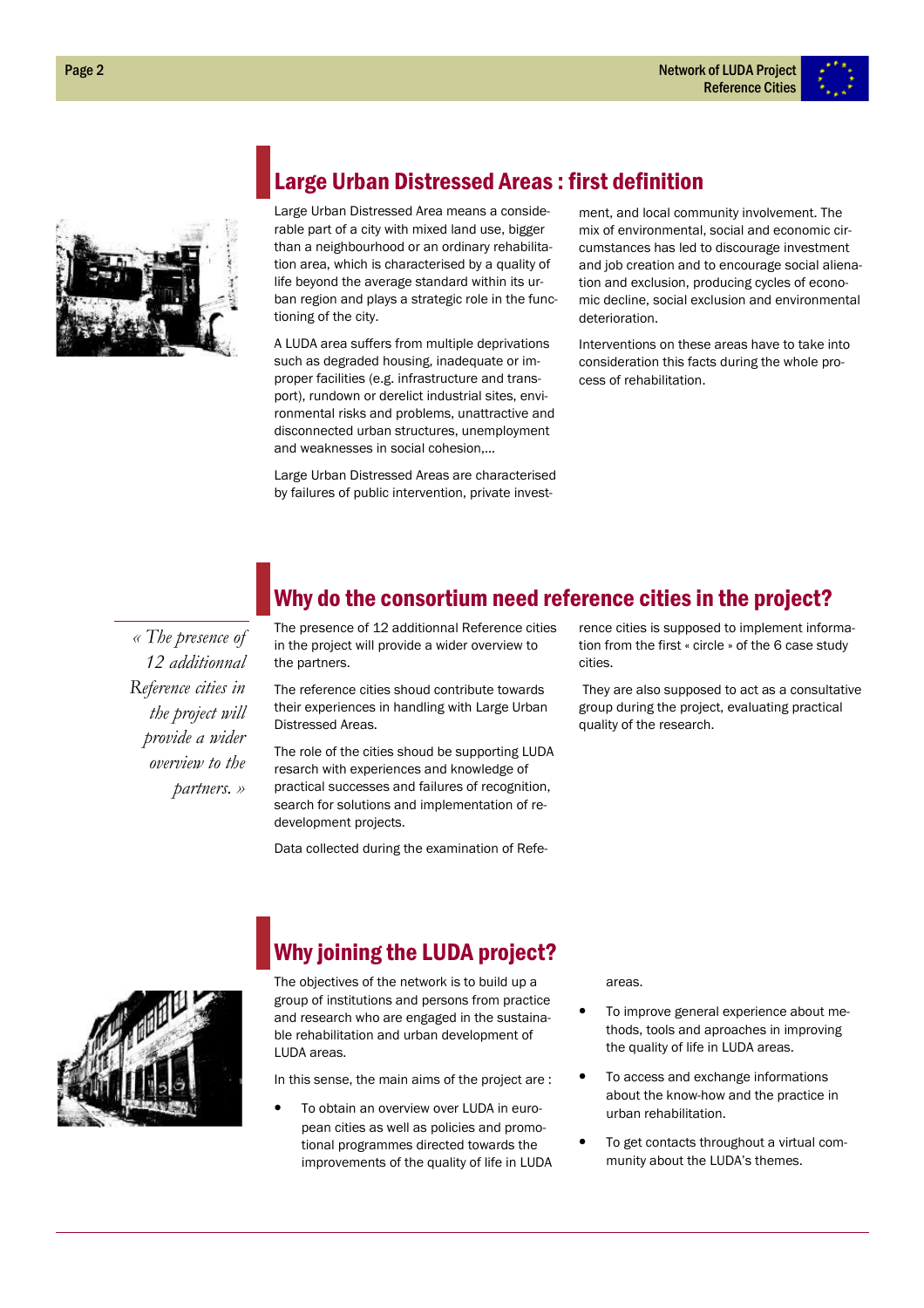# The selection of the 12 reference cities

The Reference cities network will be composed by cities from EU members states and from other european countries, including accession countries.

The first step of selection of Reference cities will be based on literature preview, general practice and knowledge of the consortium's partners and ability of the cities to cooperate.

For the second step of the selection, the main criterias are:

- The LUDA of the city should have a signifiant mining for the whole city structure, influencing the functions of the city.
- The rehabilitation process should have to be finished or in progress.
- Specific experiences have to be tested on the LUDA by the city.
- The city have to point a correspondant for the LUDA's team.



# **Contributions of reference cities**

- The reference city shall assist the scientists in the collect of datas to elaborate its city profile : general data, geographical data and historical overview on the LUDA area, economic parameters and information on the characteristic problems.
- The reference city is required to provide the consortium reports on its experience : reports on the problems encountered in the implementation of rehabilitation projects, strategies and examples of successfully implemented programmes, maps, graphics

and cartographic material to illustrate the research.

- $\bullet$ The reference city will participate in discussions concerning the project's outcomes, presentation of the city's opinion regarding outcomes (via internet discussions)
- The reference city shall organize a visit for the scientists in the city, to collect additionnal datas and practical informations. The costs of the visit will be covered by the LU-DA project.

« The reference cities shall assist the scientists in the collect of datas and will participate in discussions concerning the project's outcomes. »

### **Benefits for Reference Cities**

- The LUDA project will be an opportunity to develop a promotion of the city: the city profile will be presented on the LUDA website, with a direct link to the official homepage of the city. Integration and incorporation of the reference cities into the LUDA project.
- The LUDA's team will provide the reference cities a special access to the LUDA intranet and thematic forums. The cities will be informed about intermediary results and final results at a comparatively early stage.
- The LUDA's team will integrate the reference cities into the project. The reference cities will take part in current discusssions on best practice and negative experiences

in handling urban distressed areas. The reference cities will be in contact with other cities, and with scientific and practical experts from the disciplines of administration, management, economics, development, sociology, landscape and urban planning.

- The LUDA's team will invite the reference cities to workshop and public conference of LUDA in Salzburg, December 2004, devoted to the cities experiences The travel expenses covered by LUDA project.
- The LUDA's team will provide assistance and information about opportunities of further cooperation in european projects within the competence of consortium members.

« The LUDA project will be an opportunity to develop a promotion of the city. The LUDA's team will provide assistance and information about opportunities of further cooperation in european projects »